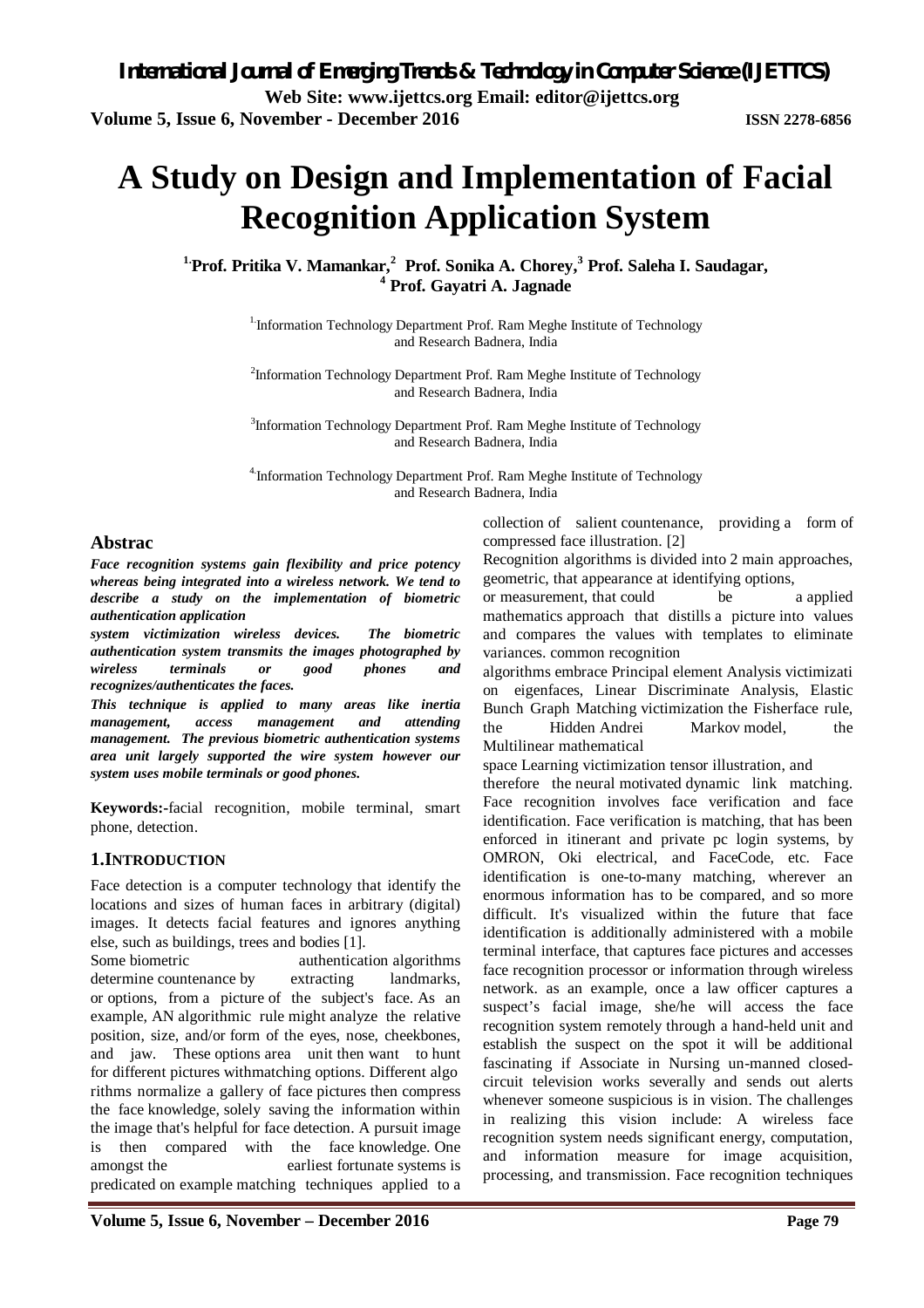# *International Journal of Emerging Trends & Technology in Computer Science (IJETTCS)* **Web Site: www.ijettcs.org Email: editor@ijettcs.org Volume 5, Issue 6, November - December 2016 ISSN 2278-6856**

have to be compelled to be strong and correct, and it ought to scale with the dimensions of user cluster. [3, 4]

Face detection plays a vital role in applications like human laptop interface, face recognition video police work and face image management. With the pervasive presence of affordable, top quality cameras on mobile devices, we have a tendency to are witnessing the start of associate explosive growth of start of associate explosive growth of embedded laptop vision applications, like mobile increased reality, mobile image search and time period image content analysis. [5]

There are some relevant work on wireless face recognition: Zaeri, Mokhtarian and Cherri discuss face recognition for wireless police work systems. [6] Rajani and Yan propose a prioritized transmission theme for a wireless system particularly designed for face recognition.[7] Ikdong, Jaechang, mythical being and Wayne implement a wireless face recognition system supported ZigBee transmission protocol and Eigenface technique with low power consumption. [8] Though not planning for a face recognition system, Henry M. Robert and Elmore John Leonard propose a simulation framework and performance criteria for a distributed detector process over a poster hoc wireless network, [9] wherever a model of 3 abstract layers during a wireless detector network is planned. supported this model, this paper proposes a distributed wireless network example to hold out face identification task by optimally allocating the resources at intervals the network. The face recognition technique employed in this paper is subspacebased standard process with score and call level fusion, wherever the options area unit chosen by applied math step-wise simulation, and therefore the fusion results area unit shown to be superior to exploitation either the full face or modules alone. [10]

The motivation of this analysis is that there area unit several advantages from constructing a wireless face recognition system. A wireless network is extremely appropriate for constructing a versatile face recognition system, as a result of a wireless setup incurs marginal modification to existing infrastructures, and a wireless network provides scalable and flexible versatile observation region. If a wireless face recognition system has been originated, once the protection level changes and also the network must be touched, the wireless network may be touched and reused simply. Face recognition enhances the practicality and security of the wireless network, while a face recognition system is integrated with existing systems. Face recognition provides identity and expression info for event analysis to represent a wise surroundings, and face recognition will replace or concert with different security measures to boost the protection.

The rest of the paper is organized as follows. Chapter a pair of reviews the face recognition systems. Chapter three discusses the method of automatic face recognition. Chapter four provides implementation details, and Chapter five concludes this paper.

# **II. Related Works**

Without imagining the wireless network, the diagram of the core face recognition system is shown in Figure two. In enrollment, the photographs of the registered users square measure processed into templates of caricatures by the precise algorithms of the face recognition system, and these templates square measure keep. The templates may be thought to be the reworked user pictures encoded by the corresponding process techniques. The process techniques and also the templates square measure adjusted at the same time. In verification or identification, the face recognition system receives a replacement image, defines and stores the new image by identical formula, and compares to the templates. The choice method could incorporate every kind of classifiers. If the classifier may be a learning formula and its structure has to be trained like the neural network or Bayesian network, the enrollment could also be split into 2 elements, one for constructing the templates, and one for learning the classifier structure. [1]



**Figure. 1** General Diagram of the Face Recognition System

Face recognition techniques are often roughly classified into the subsequent classes. Interested readers square measure inspired to urge a lot of references from reading these provided references.

**Template Based:** A typical templatebased methodology is PCA (Principle part Analysis) based eigenface methodology, that uses holistic info of the face.

The eigenfaces are extracted from the coaching pictures [11].

The face pictures of the folks on the watch list are projected onto the eigenface area, and therefore the coordinates are keep as templates to check with testing pictures.

There are alternative transforms supported LDA (Linear Discriminant Copyright ⓒ 2014 SERSC Analysis) or ICA (Independent part Analysis), and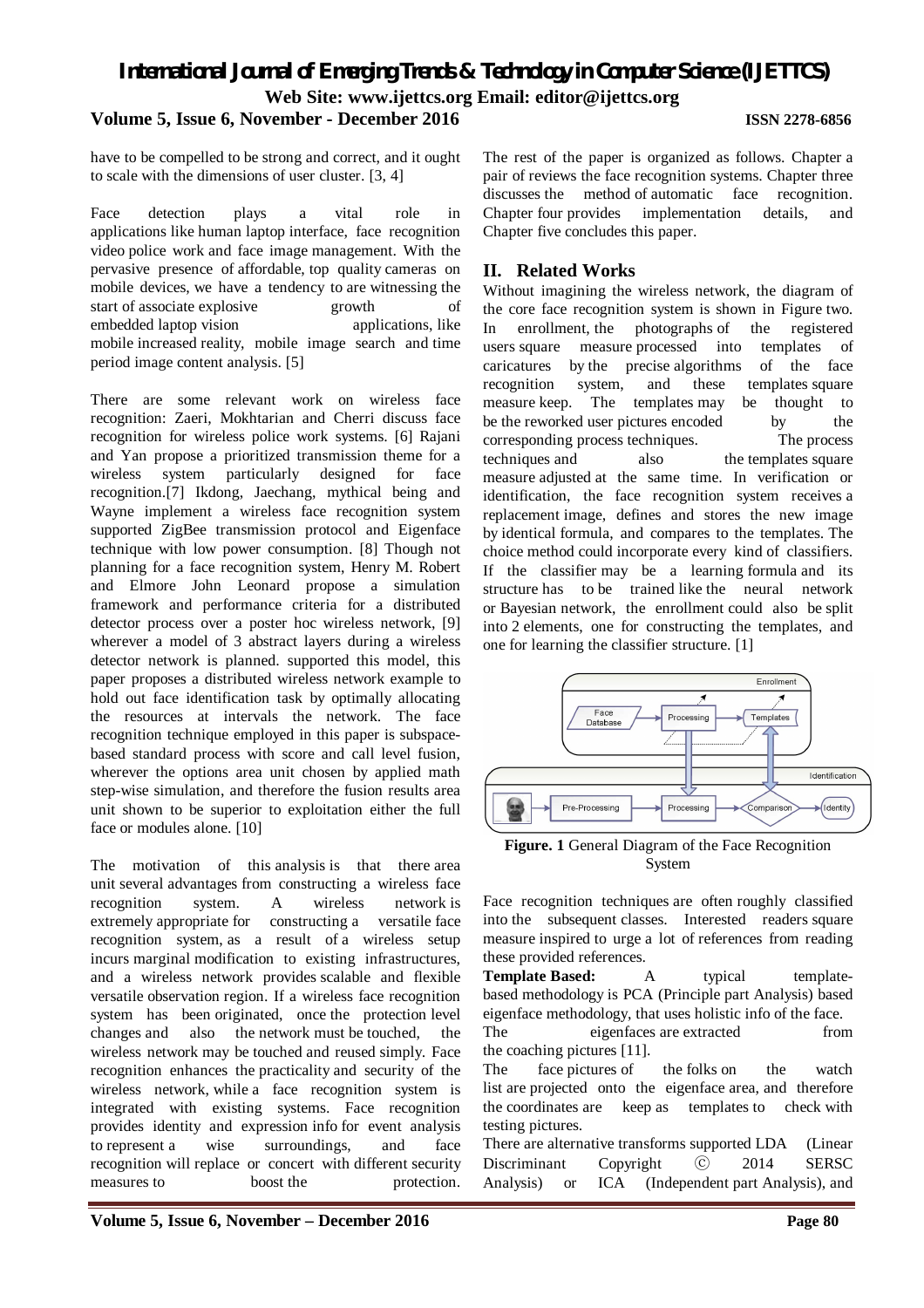# *International Journal of Emerging Trends & Technology in Computer Science (IJETTCS)* **Web Site: www.ijettcs.org Email: editor@ijettcs.org**

# **Volume 5, Issue 6, November - December 2016 ISSN 2278-6856**

therefore the templates are related to the transforms.

**Feature Based:** options are descriptions or quantitative measurements of native face expression like eyes, nose and mouth for direct comparisons.

The native options needn't to be

organs, however they're meaningful objects occupying partial image. The native options divided from the facial image don't need to be used altogether; the options are often any designated for higher performance.

The options are often generalized as responses to Dennis Gabor filters etc.

**Rule Based:** A learning formula, like support vector machine (SVM), call tree, neural network or theorem network, is trained on the obtainable dataset, that constitutes a particular or implicit set of rules. the principles are evaluated on the testing image to succeed in a judgment.

#### **Model Based:**

the foremost fashionable models embrace elastic-bunchgraph (EBG) model and hidden Markov model. In EBG analysis, the bunch graph is made from a tiny low set of sample image graphs. Recognition relies on an easy comparison of image graphs. In hidden Markov model analysis, the strips tessellating the facial image are assumed to be connected by the hidden Markov model. In each models, the model parameters are fitted to the coaching pictures, and every subject incorporates a distinctive model. The popularity relies on the fitting of the models. Usually in 3D face modeling and analysis, the model fitting is additionally essential.

**Module Based:** Facial modules are equally outlined or detected as native options, however modules are analyzed as self-contained elements.

The options, scores or selections from modules are often conjointly combined along to succeed in a consolidated result.

The fusion at each score level and call level is shown to enhance the popularity performance.

# **III. PROCESS OF FACIAL RECOGNITION**

Facial recognition is that the automatic process of digital pictures that contain the faces of people for the aim of identification, authentication/verification or categorisation1 of these people.

The method of automatic face recognition itself is comprised of variety of separate sub-processes. [2]

**a) Image acquisition:** the method of capturing the face of a personal and changing to a digital kind (the digital image). In an internet and mobile service the image could are non heritable in a very totally different system, e.g., taking a photograph with a camera that is then transferred to an internet service.

**b) Face detection:** the method of police work for the presence of a face at intervals a digital image and marking the realm.

**c) Normalization:** the method to sleek variations across detected facial regions, e.g., changing to a typical size, rotating or orientating color distributions.

**d) Feature extraction:** The process of uninflected and outputting repeatable and distinctive readings from the digital image of a personal. Feature extraction may be holistic2, feature-based or a mixture of the 2 strategies. The set of key options could also be hold on for later comparison in a very reference template.

**e) Enrolment:** If this can be the primary time a personal has encountered the face recognition system the image and/or reference template could also be hold on as a record for later comparison.

**f) Comparison:** the method of mensuration the similarity between a collection of options (the sample) with one antecedently listed within the system. The most functions of comparison are identification and authentication/verification. a 3rd purpose of comparison is categorization that is that the method of extracting options from a picture of a personal so as to classify that individual in one or many broad classes (e.g., age, gender, color of garments, etc.).

# **IV. Implementation Details**

Our identity verification application

system will enroll face photos into the laptop server and acknowledge faces with mobile terminals or smartphones as shown in Figure1.

#### **1. Implementation of Facial Recognition Application**

At first we tend to implement mobile embedded wireless terminal for automatic face recognition. we tend to style the outside of the embedded wireless terminal, build the hardware board and implement a image with user interface, communication modules and Camera facilities. The enforced embedded wireless terminal is connected to the server as in Figure one and that we take a look at it with the roll call system through automatic face recognition. Our wireless automatic face recognition system is straightforward to put in, lightweighted and little sized. In our analysis we tend to style the system to supply hardware with an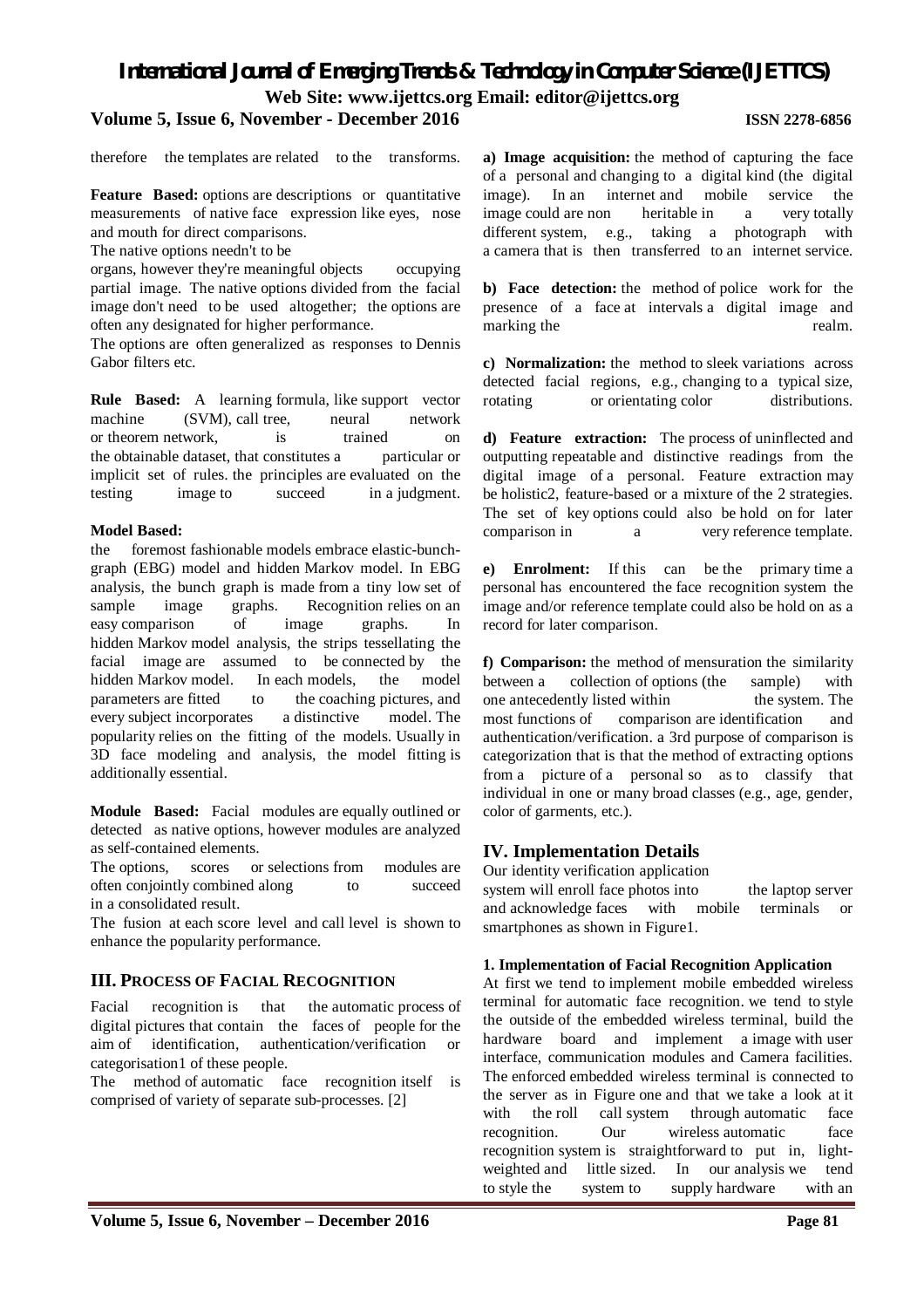# *International Journal of Emerging Trends & Technology in Computer Science (IJETTCS)* **Web Site: www.ijettcs.org Email: editor@ijettcs.org**

# **Volume 5, Issue 6, November - December 2016 ISSN 2278-6856**

affordable price and it's doable to construct the minimum price automatic face recognition system.

Next step is recognition of faces and authentication victimisation mobile terminals or smartphones. Mobile terminals or smartphones are often connected to server by a wireless AP and footage taken by smartphones are often sent to server through wireless network. Smartphone users will transfer the automatic face recognition application with none price and may apply it to several areas simply. the applying sends photos taken by smartphone to server and acknowledges location of user. If it's not the registered location, the server denies the authentication. that the users ought to send the image on the registered spots.

#### **2. Implementation of Facial Recognition Kiosk and mobile terminal**

We style and implement a cubicle to run the biometric authentication application system. The cubicle is that them in a part of biometric authentication system and has many functions as follows:

• bit screen graphical user interface

• Registration/authentication of face footage on the server

• Registration/authentication of face footage on the mobile terminal and smartphone •Management operate to take care of the facial application system

#### **The mobile terminal enforced has the characteristics as follows:**

• Registration of face footage taken by the mobile terminal on the server

•Low value implementation of mobile terminal

• Easy use with solely stripped essential modules

• Light-weight little size terminal

#### **3. Basic modules of facial recognition server**

Our automatic face recognition application system will enroll face footage into the laptop server and acknowledge with mobile terminals and smartphones as shown in Figure three. Main modules of smartphones and wireless terminals are Camera Module Communication Module.

**• Camera Module –** This module takes image of face and saves the files with JPG format.

**• Communication Module –** This module communicates with the laptop server to send footage and obtain the popularity result.

Main modules of the Server are Communication Module, Authentication Module, Registration Module and Storage Module.

#### **• Authentication Module –**

This module acknowledges face with the transmitted footage mistreatment the automatic face recognition engine.

**• Registration Module –** This module register the face of users and automatic face recognition patterns.

**• Storage Module –** This module saves the user data and standing into the info.



**Figure.2** System Architecture

#### **4. Sequential Diagram of Facial Recognition System**

Face registration are often done by computer, mobile terminal or smartphone. we tend to describe the ordered diagram of face registration in Figure four. User will register face footage mistreatment server, mobile terminal or smartphone. The ordered diagram of face authentication is given in Figure five. User will certify mistreatment server, mobile terminal or smartphone.



**Figure. 3** Sequential Diagram of Registration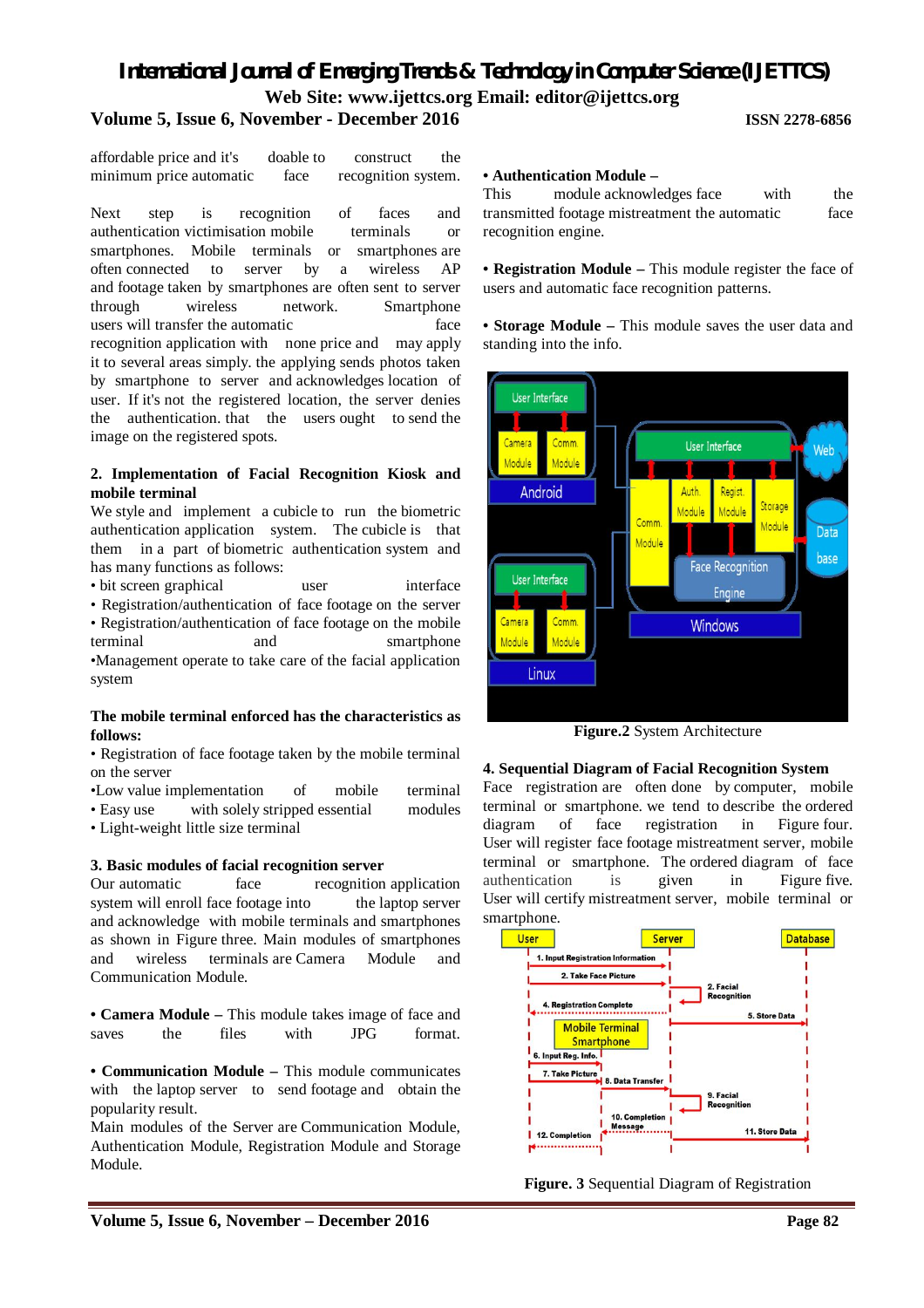



**Figure 4.** Sequential Diagram of Authentication

# **5. Sample Screen Shot of the System**

Figure 5 and 6 show examples of face authentication using server and mobile terminal respectively.



**Figure. 5** Face Authentication using Server



**Figure. 6** Face Authentication using Mobile Terminal

Figure 7 shows a student attending book that is connected to the biometric authentication system. Faces of scholars taken by smartphones or mobile terminals square measure sent to sever and undergo the authentication method.

| <b>B2NN 12m2 02:28: 6</b>                   |            |              |   |                   |  |  |  |  |  |   |                |                |                         | <b>BOJ995</b> |                                                                                                                                           | 动神器架                     |                          |                |  |     |   |    |  | 神経辺路           |   |          |                              |   |      |        |             |
|---------------------------------------------|------------|--------------|---|-------------------|--|--|--|--|--|---|----------------|----------------|-------------------------|---------------|-------------------------------------------------------------------------------------------------------------------------------------------|--------------------------|--------------------------|----------------|--|-----|---|----|--|----------------|---|----------|------------------------------|---|------|--------|-------------|
| BS Tel: BIBBB(ING) ESTRITONS (BRILEDBBIGHE) |            |              |   |                   |  |  |  |  |  |   |                |                |                         |               |                                                                                                                                           |                          |                          |                |  |     |   |    |  |                |   |          |                              |   |      |        |             |
| 白眉                                          | - 9th      |              |   | 05/03 03/08 05/10 |  |  |  |  |  |   |                |                |                         |               | 03/15 03/17 03/22 03/24 03/29 03/31 04/05 04/07 04/12 04/14 04/15 04/21 04/25 04/26 05/03 06/05 06/12 05/17 05/17 05/18 05/24 05/26 06/02 |                          |                          |                |  |     |   |    |  |                |   |          | 06/07 06/09 06/14 06/16 81-0 |   |      |        | 豊位県         |
| 13 S R 3 H                                  | mousting   | m            |   |                   |  |  |  |  |  |   |                |                |                         |               |                                                                                                                                           |                          |                          |                |  | v   |   |    |  |                |   | Q        | ö                            |   | п    | $-3$   | 加区          |
| 201820409 20000137                          |            | n            |   |                   |  |  |  |  |  |   | $\overline{u}$ | $\alpha$       | o                       | ۰             |                                                                                                                                           | o                        | $\overline{u}$           | $\overline{u}$ |  | o   | ۰ | V. |  | $\overline{u}$ | × | <b>V</b> | ×                            | m | 11.9 |        | 100 %       |
| 218                                         | 2006225003 | E            |   |                   |  |  |  |  |  |   |                |                |                         |               |                                                                                                                                           |                          |                          |                |  | s   |   |    |  |                | v | ü        |                              |   | n    | ٠      | 100 N       |
| <b>RNG</b>                                  | 2006242007 | E            | n |                   |  |  |  |  |  |   |                |                |                         |               |                                                                                                                                           |                          |                          |                |  | ٢   |   |    |  |                |   | v        |                              |   | n    | ×      | 100 %       |
| 225                                         | 200212008  | в            |   |                   |  |  |  |  |  |   |                |                |                         |               |                                                                                                                                           |                          |                          |                |  |     |   |    |  |                |   |          |                              |   | n    |        | 100%        |
| 岩分裂                                         | 2006242016 | и            |   |                   |  |  |  |  |  |   |                |                |                         |               |                                                                                                                                           |                          |                          |                |  |     |   |    |  |                |   |          |                              |   |      | ы      | 193 %       |
| 容望性                                         | 2002/05/17 | m            |   |                   |  |  |  |  |  |   |                |                |                         |               |                                                                                                                                           |                          |                          |                |  |     |   |    |  |                |   |          |                              |   | n    | L2     | 医加          |
| 岩和降                                         | 2007242036 |              |   |                   |  |  |  |  |  |   |                |                |                         |               |                                                                                                                                           |                          |                          |                |  |     |   |    |  |                |   |          |                              |   |      |        | 100 %       |
| 감자만                                         | 200242021  | n            |   |                   |  |  |  |  |  |   |                |                |                         |               |                                                                                                                                           |                          |                          |                |  |     |   |    |  |                |   |          |                              |   | ×    |        | 100%        |
| are                                         | 2007042039 |              |   |                   |  |  |  |  |  |   |                |                |                         |               |                                                                                                                                           |                          |                          |                |  |     |   |    |  |                |   | ö        |                              |   | ×    |        | 100%        |
| 岩凝布                                         | 2006242025 |              |   |                   |  |  |  |  |  |   | o              | $\circ$        |                         |               |                                                                                                                                           |                          |                          |                |  |     |   |    |  |                |   |          |                              |   | n    | Ta K   | <b>93 %</b> |
| <b>MAD</b>                                  | 2009243095 |              |   |                   |  |  |  |  |  |   |                |                | u                       |               |                                                                                                                                           |                          |                          |                |  |     |   |    |  |                |   |          |                              |   |      | 54     | 93 %        |
| 1052                                        | 200628354  | m            |   |                   |  |  |  |  |  |   |                |                |                         |               |                                                                                                                                           |                          |                          |                |  |     |   |    |  |                |   |          |                              |   | 'n   | ×      | 100%        |
| <b>YER 75</b>                               | 2006242038 |              |   |                   |  |  |  |  |  |   |                |                |                         |               |                                                                                                                                           |                          |                          |                |  |     |   |    |  |                |   |          |                              |   |      | 14     | BK N        |
| 会社会                                         | 200042546  | n            |   |                   |  |  |  |  |  |   |                |                |                         |               |                                                                                                                                           |                          |                          |                |  |     |   |    |  |                |   |          |                              |   |      | $-1$   | 30%         |
| 会查帐                                         | 2006182047 | 'n           |   |                   |  |  |  |  |  |   |                |                |                         |               |                                                                                                                                           |                          |                          |                |  |     |   |    |  |                |   |          |                              |   | b    | 54     | 33%         |
| 行望着                                         | 2006242092 |              |   |                   |  |  |  |  |  |   |                |                |                         |               |                                                                                                                                           |                          |                          |                |  |     |   |    |  |                |   |          |                              |   |      |        | 100 N       |
| 270                                         | 2006242964 |              |   |                   |  |  |  |  |  |   |                |                |                         |               |                                                                                                                                           |                          |                          |                |  |     |   |    |  |                |   |          |                              |   |      |        | 33 %        |
| 全事件                                         | 2007042679 |              |   |                   |  |  |  |  |  |   | ь              |                |                         |               |                                                                                                                                           |                          |                          |                |  | ö   |   |    |  |                |   | ü        |                              |   |      |        | 100 %       |
| <b>IVR</b>                                  | 2009243139 |              |   |                   |  |  |  |  |  |   | ь              | o              | ü                       | ٠             |                                                                                                                                           | x                        |                          |                |  | ۰   |   |    |  |                |   | ü        | ü                            |   | n    | $\sim$ | $-93.56$    |
| <b>282</b>                                  | 2006342069 | B            |   |                   |  |  |  |  |  |   | ь              | ×              | u                       | ۵             |                                                                                                                                           |                          | a                        |                |  | t   |   | a  |  | u              |   | o        | ٠                            |   | n    |        | $100\%$     |
| SXU                                         | 2009/43015 | B            |   |                   |  |  |  |  |  |   | ú              | u              | u                       | s             |                                                                                                                                           |                          |                          |                |  | v   |   | ٠  |  | u              | o |          | ь                            |   | 'n   | $\sim$ | 第3          |
| R@B                                         | 2006242671 |              |   |                   |  |  |  |  |  |   |                |                |                         |               |                                                                                                                                           |                          |                          |                |  |     |   |    |  |                |   |          |                              |   |      |        | 100 N       |
| 893                                         | 2006732950 | 'n           |   |                   |  |  |  |  |  |   |                |                |                         |               |                                                                                                                                           |                          |                          |                |  |     |   |    |  |                |   |          |                              |   | n    |        | 100%        |
| owe                                         | 2002/02/08 | n            |   |                   |  |  |  |  |  |   |                |                |                         |               |                                                                                                                                           |                          |                          |                |  |     |   |    |  |                |   |          |                              |   | n    |        | 都友          |
| owe                                         | 2000242006 |              |   |                   |  |  |  |  |  |   |                |                |                         |               |                                                                                                                                           |                          |                          |                |  |     |   |    |  |                |   |          |                              |   |      | ×      | 33 N        |
| <b>Get</b>                                  | 2007542691 | 'n           |   |                   |  |  |  |  |  |   |                |                |                         |               |                                                                                                                                           |                          |                          |                |  |     |   |    |  |                |   |          |                              |   | n    | - 1    | 图 8         |
| 0.86                                        | 2006242096 |              |   |                   |  |  |  |  |  |   | 9              | $\overline{u}$ |                         |               |                                                                                                                                           |                          |                          |                |  |     |   |    |  |                |   | s        | ü                            |   |      |        | 100%        |
| 白恶堂                                         | 2007242096 | n            |   |                   |  |  |  |  |  |   |                |                |                         |               |                                                                                                                                           |                          |                          |                |  |     |   |    |  |                |   | ü        | ü                            |   | n    |        | 100 %       |
| <b>lose</b>                                 | 2007542104 | в            |   |                   |  |  |  |  |  |   | w              | ×              | $\overline{\mathbf{x}}$ | ų             |                                                                                                                                           |                          | 9Y                       |                |  | о   |   | ۵  |  | ۵              | u | V.       | W                            |   | 25   |        | 100%        |
| 登望書                                         | 2006242105 | Ð            |   |                   |  |  |  |  |  | u | u              | R              | v                       | u             |                                                                                                                                           | ×                        | $\overline{\mathscr{L}}$ | $\overline{u}$ |  | V.  | ۰ | ٠  |  | $\overline{a}$ | × | ×        | 9                            | B | E1 0 |        | 100 N       |
| 行政部                                         | 2006242107 | $\mathbb{R}$ |   |                   |  |  |  |  |  |   | ×              | v.             | $\sim$                  | ×             |                                                                                                                                           | $\overline{\mathcal{L}}$ | ×                        | $\overline{a}$ |  | SF. | ٠ | v  |  | ×              | w | w        | ×                            | B | 四角   |        | 100 %       |

**Figure. 7** Student Attendance Supporting Application System

# **V. Conclusions**

A face recognition system gains flexibility and price potency whereas being integrated into a wireless network. Meanwhile, face recognition enhances the practicality and security of the wireless network. We have a tendency to develop a face recognition system that uses mobile terminals and smartphones. This technique sends the images from mobile devices to the computer server and finds the corresponding face comparison the registered knowledge. Since we have a tendency to style the system for the sunshine weight and minimize the implementation price, we are able to cut back the development price over 100 percent. Our system are often applied to many areas like laziness management, access management and attending management.

# **References**

- [1] http://en.wikipedia.org/wiki/Face\_recognition, (2013).
- [2] R. Brunelli and T. Poggio, "Fundamentals" Computer Vision for Human-Computer Interaction, IEEE Trans. on PAMI, vol. 15, no. 10, (2003).
- [3] Y. Yan and L. A. Osadciw, "Distributed wireless face recognition system", Proceedings of 2008 Multimedia Content Access: Algorithms and Systems II, (2008) January 27; San Jose, USA.
- [4] M. I. Razzak, B. A. Elmogy, M. K. Khan and K. Alghathbar, "Efficient distributed face recognition in wireless sensor network", International Journal of Innovative Computing, Information and Control, vol. 8, no. 4, (2012).
- [5] M. N. Gawed, O. K. R. Rahmita and F. Khalid, "Region-Based Facial Expression Recognition in Still Images", Journal of information processing systems, vol. 9, no. 1, (2013).